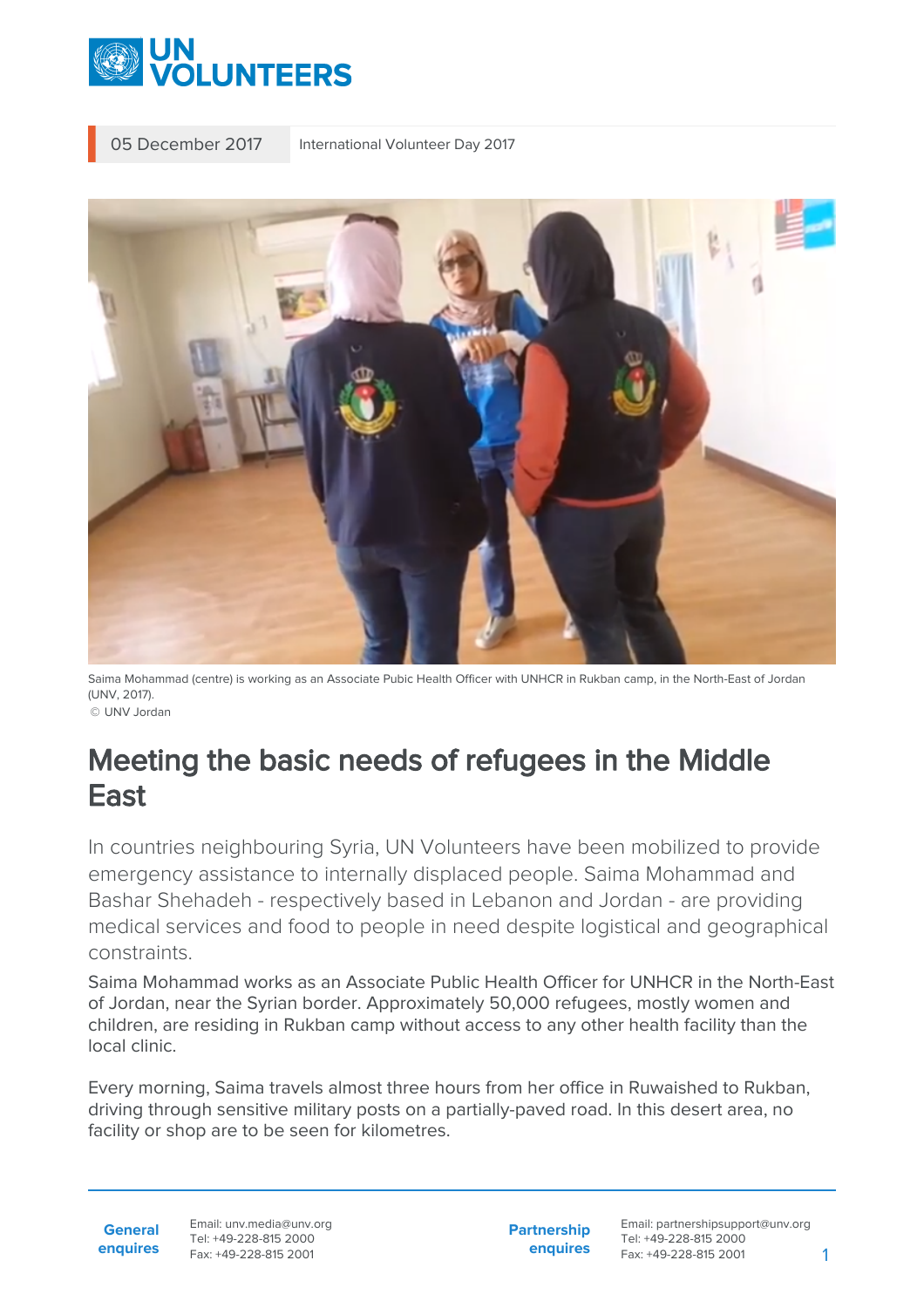

Life in the Rukban camp is extremely difficult for refugees. The place **44** has no social amenities to offer and residents are exposed to numerous illnesses. At the arrival of the medical team, patients approach the clinic in a military escort in dire need of medical attention.

Saima and her team are able to deal with basic health needs, but complicated cases require urgent referrals to tertiary hospitals. As the logistical needs are limited, only a few of these urgent cases can be dealt with. "In case of emergencies, I recommend for the immediate evacuation of patients. However, the inability to address the needs of the larger population is very frustrating for me, and I am usually confronted with patients in need of medical attention, but cannot provide what they require," explains Saima.

As a health officer, Saima advocates for the refugees' entry into the clinic, and provides training and guidance to other health workers. She is also responsible for providing guidance and solutions to patients by calling the UNHCR health hotline.

**CC** Dealing with refugees and alleviating some of their health problems encourages me every day to continue working for them. This experience as a UN Volunteer has changed my perception about life and has made me a humbler human being," says Saima.

Bashar Shehadeh, on the other hand, is serving the Beirut country office of the World Food Programme in Lebanon. His main role is to support the procurement unit to buy food commodities from the Lebanese suppliers to be sent to Syria. He is responsible for ensuring the smooth pipeline of supplies into Syria by streamlining the shipping documentation process and making sure that suppliers finalize the customs clearance process.



Bashar, working for the World Food Programme in Lebanon, is leading a training for NGOs (2017).

## $\alpha$

**General enquires** **Partnership enquires**